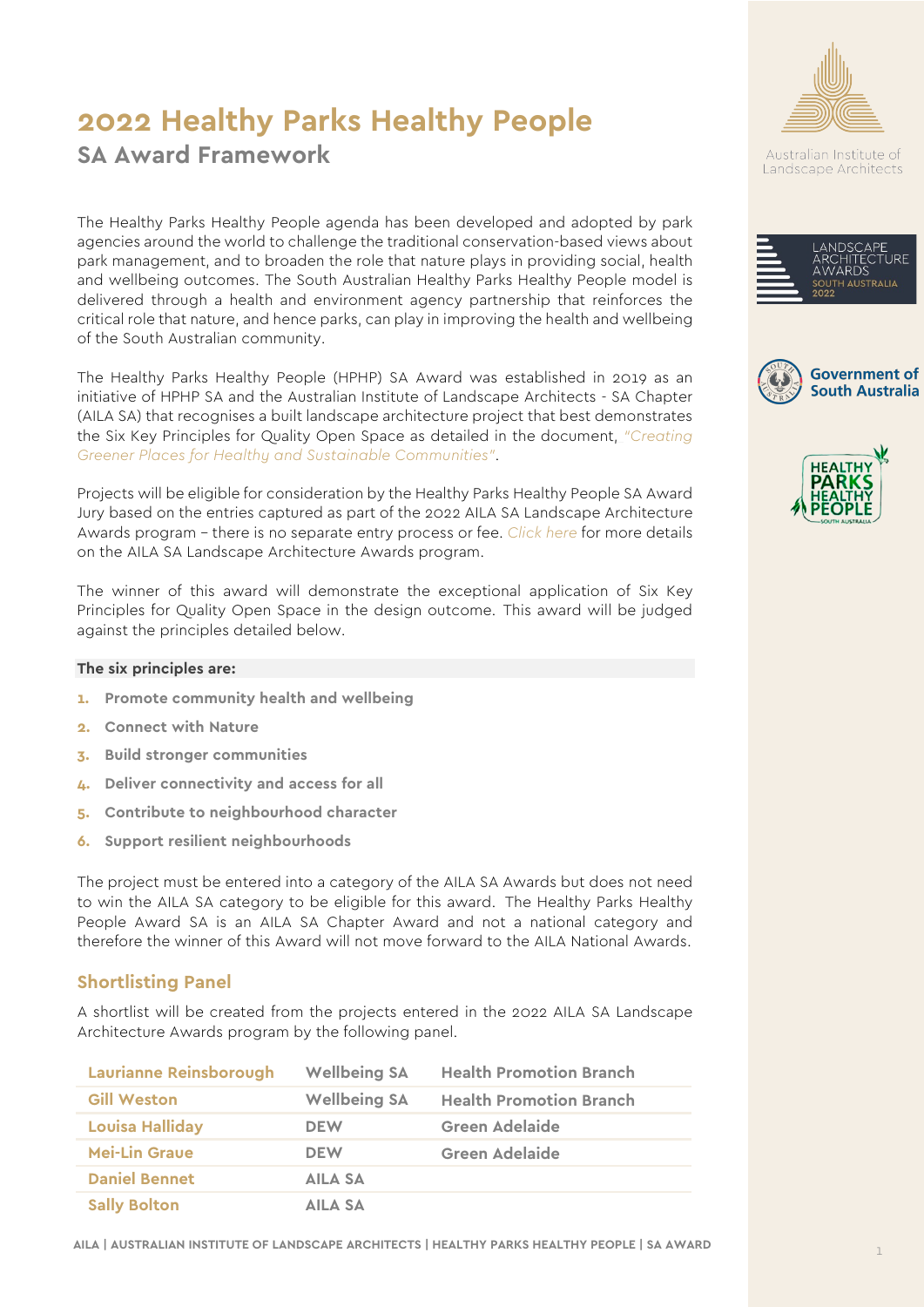

Australian Institute of Landscape Architects







Shortlisted projects will be contacted and asked to provide a one-page response (500 word maximum) on how their projects addresses the Six Key Principles for Quality Open Space as listed above.

### **Final Judging and Proposed Jury**

The HPHP SA Awards Jury will be provided with the practice responses and associated project images and supporting documentation for review prior to a meeting to determine the winner.

| <b>Professor Katina D'Onise</b>                                                                | <b>Wellbeing SA</b>                                                                                                                                                                                | <b>Executive Director, Prevention and</b><br><b>Population Health</b>                |
|------------------------------------------------------------------------------------------------|----------------------------------------------------------------------------------------------------------------------------------------------------------------------------------------------------|--------------------------------------------------------------------------------------|
| <b>Brenton Grear</b>                                                                           | <b>Department</b><br>for<br>Environment<br>and Water                                                                                                                                               | Director Green Adelaide                                                              |
| <b>Kirsteen Mackay</b>                                                                         | <b>ODASA</b>                                                                                                                                                                                       | <b>SA Government Architect and HPHP</b><br><b>SA Sponsor</b>                         |
| <b>Sally Smith</b>                                                                             | <b>AGD</b>                                                                                                                                                                                         | <b>Executive Director, Planning and</b><br>Land Use Services, and HPHP SA<br>Sponsor |
| <b>Daniel Bennett</b>                                                                          | <b>AILA SA</b>                                                                                                                                                                                     | AILA SA President, Jury Chair, and<br><b>HPHP SA Sponsor</b>                         |
| <b>Key Dates</b>                                                                               |                                                                                                                                                                                                    |                                                                                      |
| Friday 1 April 2022<br><b>TBC Shortlisting</b>                                                 | Shortlisting undertaken, and practices advised and<br>asked to provide a one-page response (500-word<br>maximum) on how their projects addresses the Six<br>Key Principles for Quality Open Space. |                                                                                      |
| Monday 2 May 2022<br><b>TBC Judging</b>                                                        | Judging for awards.                                                                                                                                                                                |                                                                                      |
| Friday 1 July - 2022<br><b>AILA SA Landscape</b><br><b>Architecture</b><br><b>Awards Night</b> | The HPHP SA Award will be announced as part of<br>the 2022 AILA SA Landscape Architecture Awards<br>presentation.                                                                                  |                                                                                      |
| August 2022<br><b>Exhibition at</b><br><b>ODASA</b><br><b>TBC</b>                              | Opportunity to feature winning HPHP SA project<br>within exhibition.                                                                                                                               |                                                                                      |